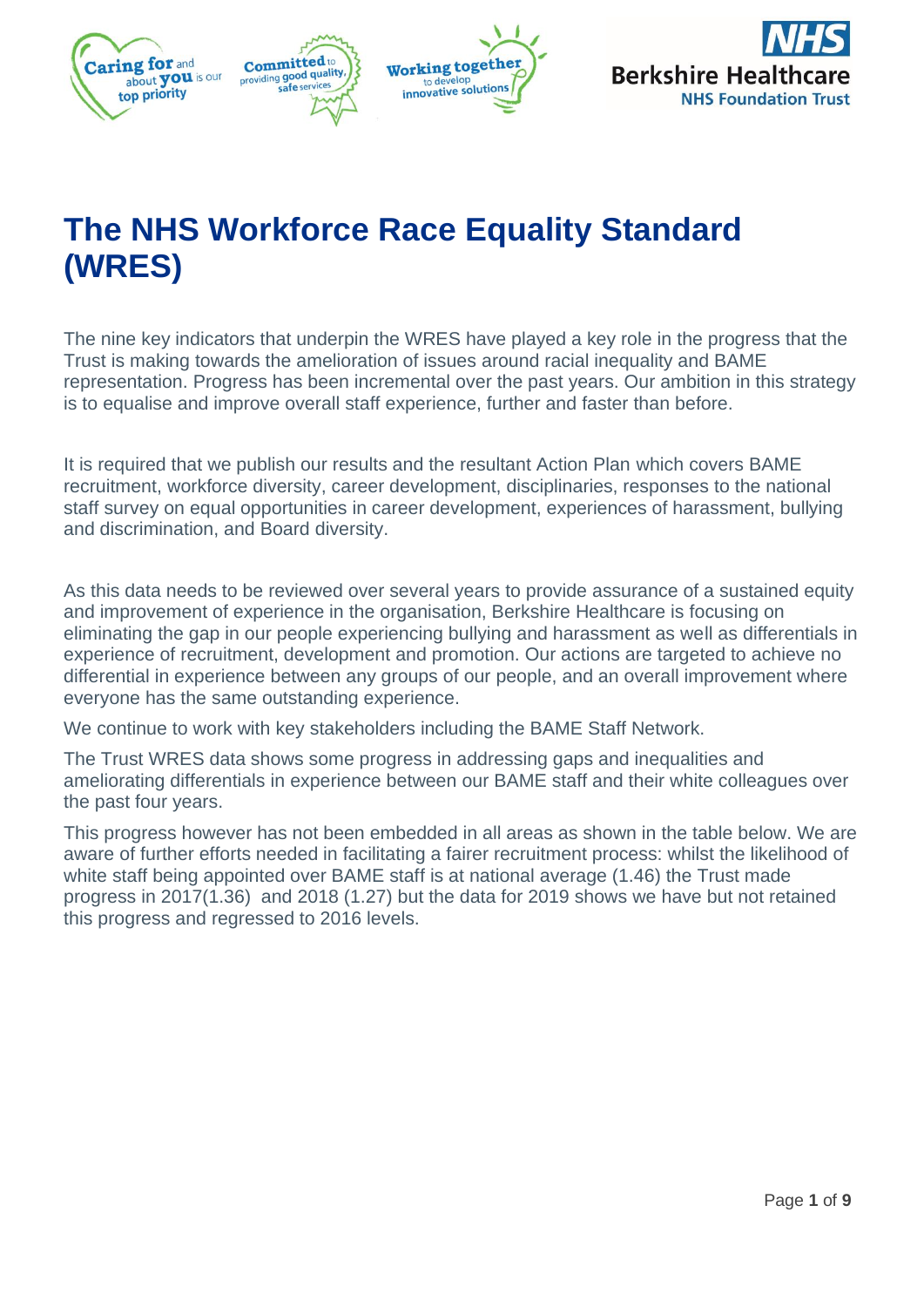

# **The NHS Workforce Disability Equality Standard (WDES)**

The WDES reporting requirements came into force on 1<sup>st</sup> April 2019 regarding staff with a disability. The WDES has been established to improve the experience of disabled staff working in and seeking employment in the NHS. The WDES is a set of ten evidence-based metrics that will enable NHS organisations to compare the reported outcomes and experiences of disabled and non-disabled staff. According to our Electronic Staff Record (ESR) system, 213 (5%) of our workforce of 4460 declared that they have a disability in 2019. Whilst this figure is above the national average (3%), it is significantly lower than the 505 (20%) of the National Staff Survey respondents who declared a disability. This highlights that the need to continue working towards facilitating a culture where our people are comfortable to declare their disabilities.

As with the WRES, this data will need to be tracked over several years to have assurance of change. The focus for Berkshire Healthcare is to increase the confidence of our disabled staff to disclose their disability and have open discussions with their line managers regarding reasonable adjustments required. This will provide assurance of the cultural change we are aiming to achieve where our people feel confident to have conversations with their managers about their disability and reasonable adjustments needed.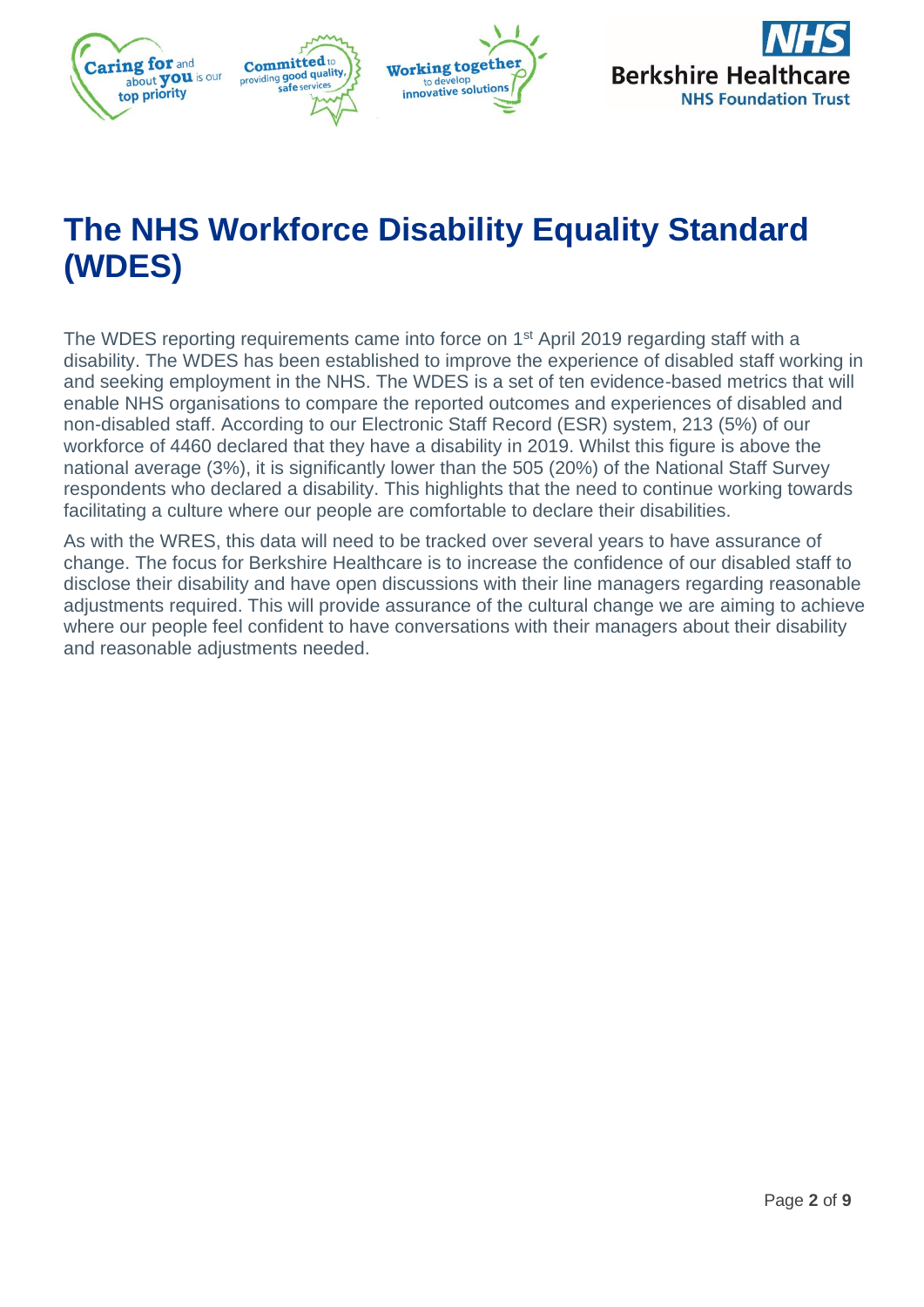

### **Stonewall Diversity Champions Programme**

We have been a Stonewall Diversity Champion since 2011.The index represents one of the best and most competitive benchmarking tools for organisations wishing to improve their LGBT+ performance and involves significant work on 10 areas including staff development, promoting non-discriminatory working environments, managerial competence and community engagement.

The summary of our last scores and areas for improvement for the next submission (submission in 2021 but results published 2020) below:

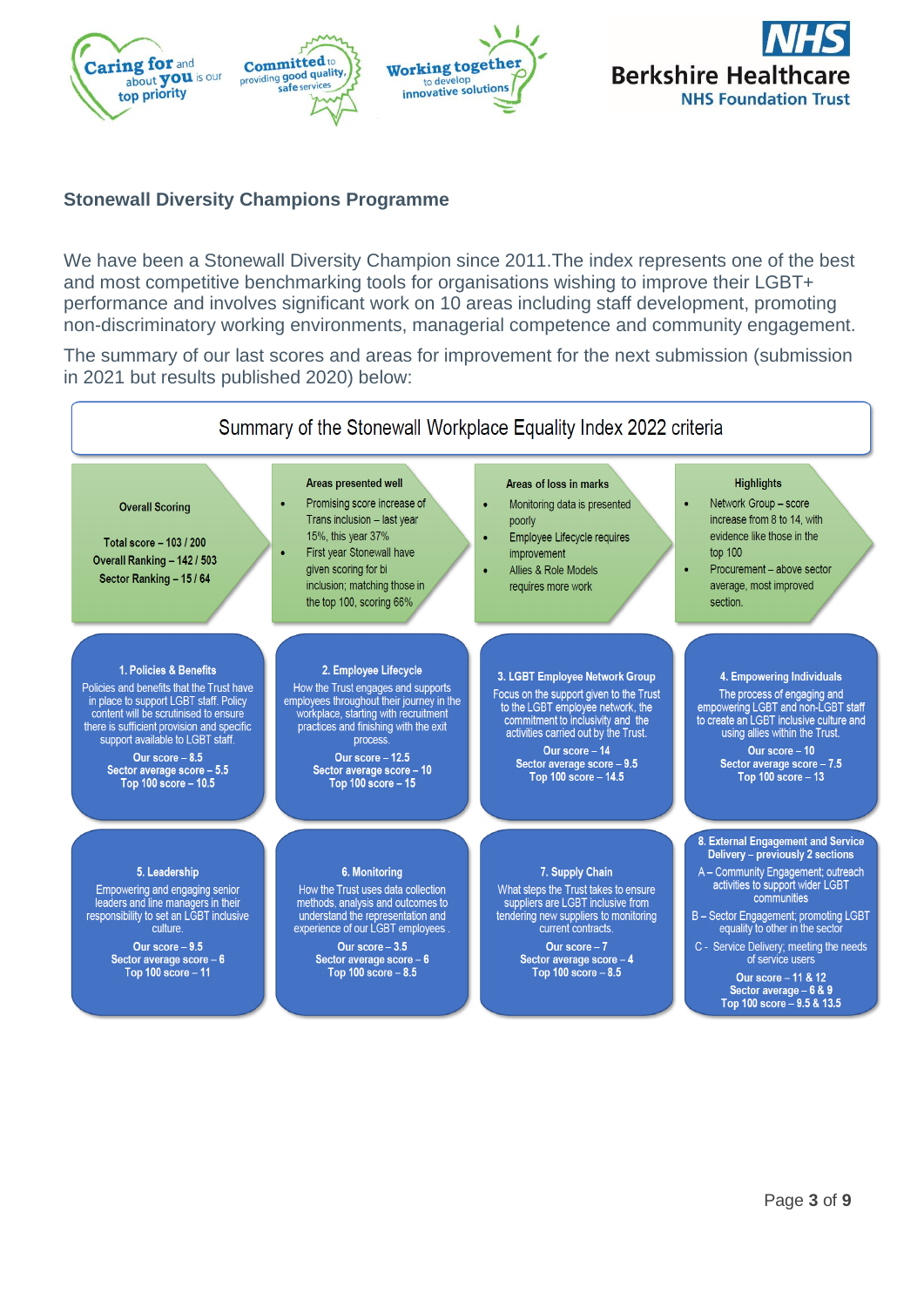



### **Bullying and harassment from patients, relatives and the public**

Aligned to our commitment and ambition to be outstanding for everyone, our three-year plan is to equalise and further improve experience for all our people, reducing incidents of bullying and harassment. We will provide consistent support for all our people post incident.

Over the next three years as a minimum we intend to eliminate the gap between white and BAME / disabled and non- disabled staff and make sure changes are embedded. Our further ambition is to reduce the overall level of poor experience for all staff, impacting results below the green line.

## **Graph 1 Graph 2**



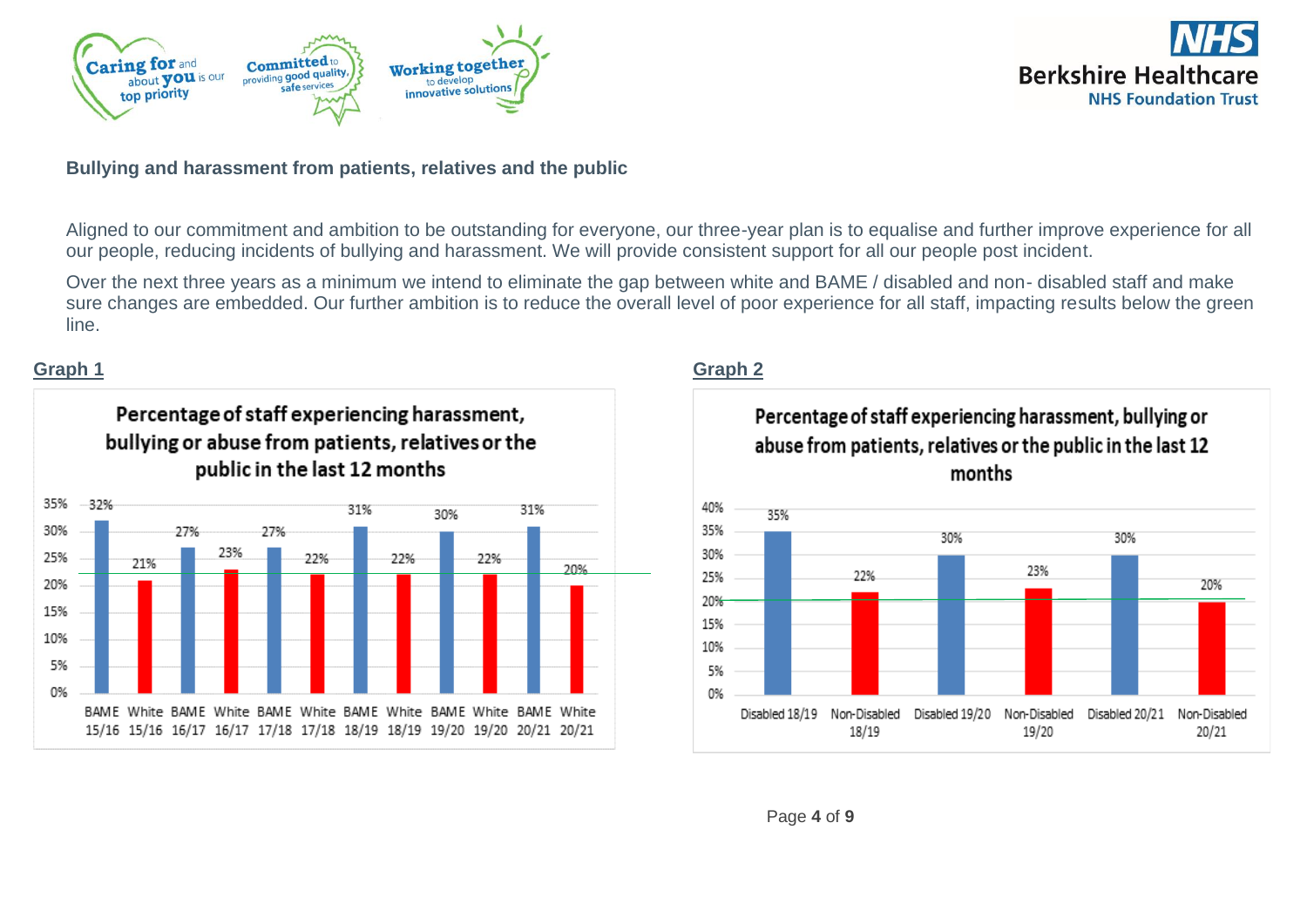



### **Bullying and harassment from staff/ colleagues**

Aligned to our commitment and ambition to be outstanding for everyone, our three-year plan is to equalise and further improve experience for all our people, reducing incidents of bullying and harassment. We will provide consistent support for all our people post incident.

Over the next three years as a minimum we intend to eliminate the gap between white and BAME / disabled and non- disabled staff and make sure changes are embedded. Our further ambition is to reduce the overall level of poor experience for all staff, impacting results below the green line.

### **Graph 3 Graph 4**



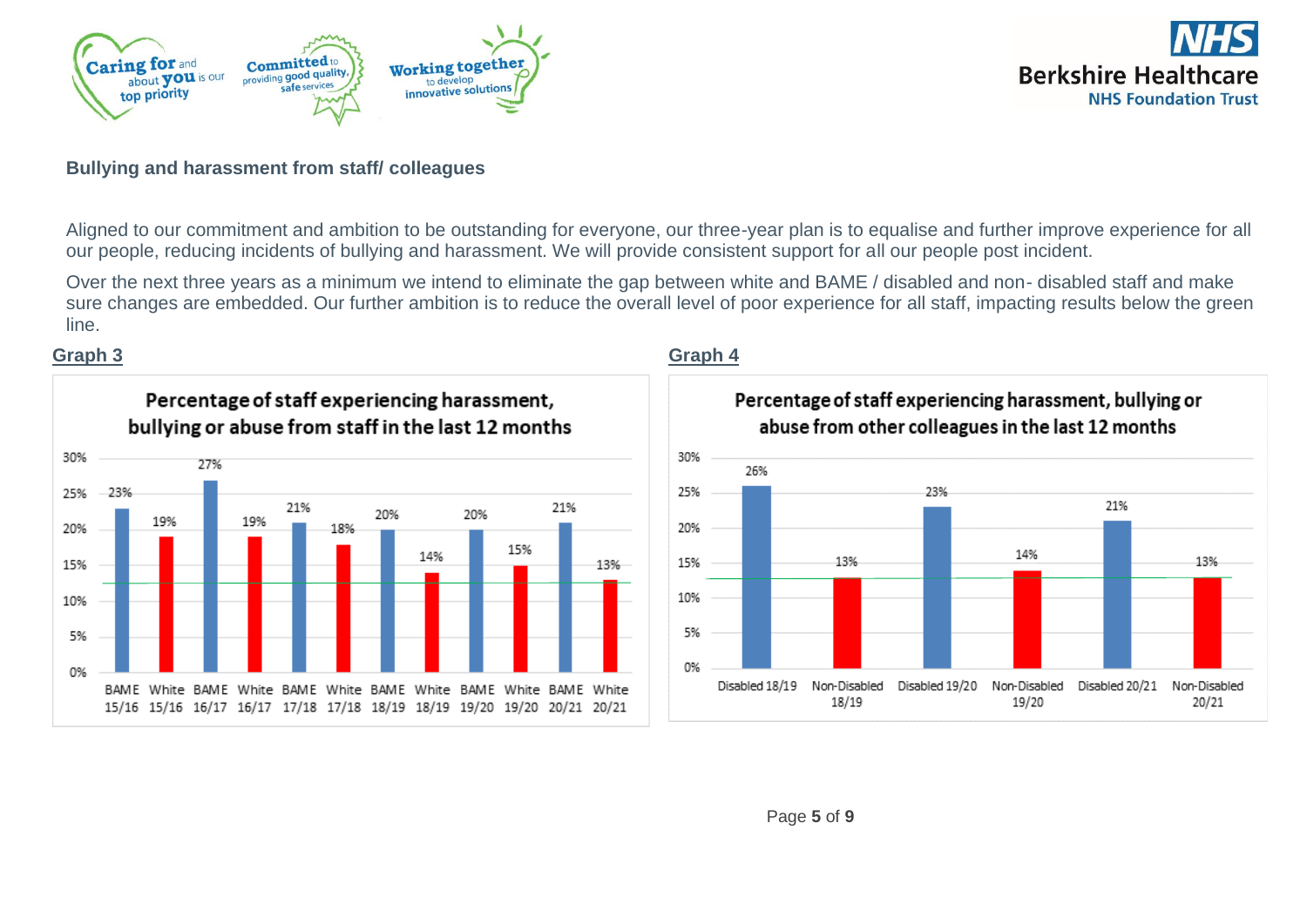



**Bullying and harassment from managers**

Aligned to our commitment and ambition to be outstanding for everyone, our three-year plan is to equalise and further improve experience for all our people, reducing incidents of bullying and harassment. We will provide consistent support for all our people post incident.

Over the next three years as a minimum we intend to eliminate the gap between white and BAME / disabled and non- disabled staff and make sure changes are embedded. Our further ambition is to reduce the overall level of poor experience for all staff, impacting results below the green line.

## **Graph 5 Graph 6**



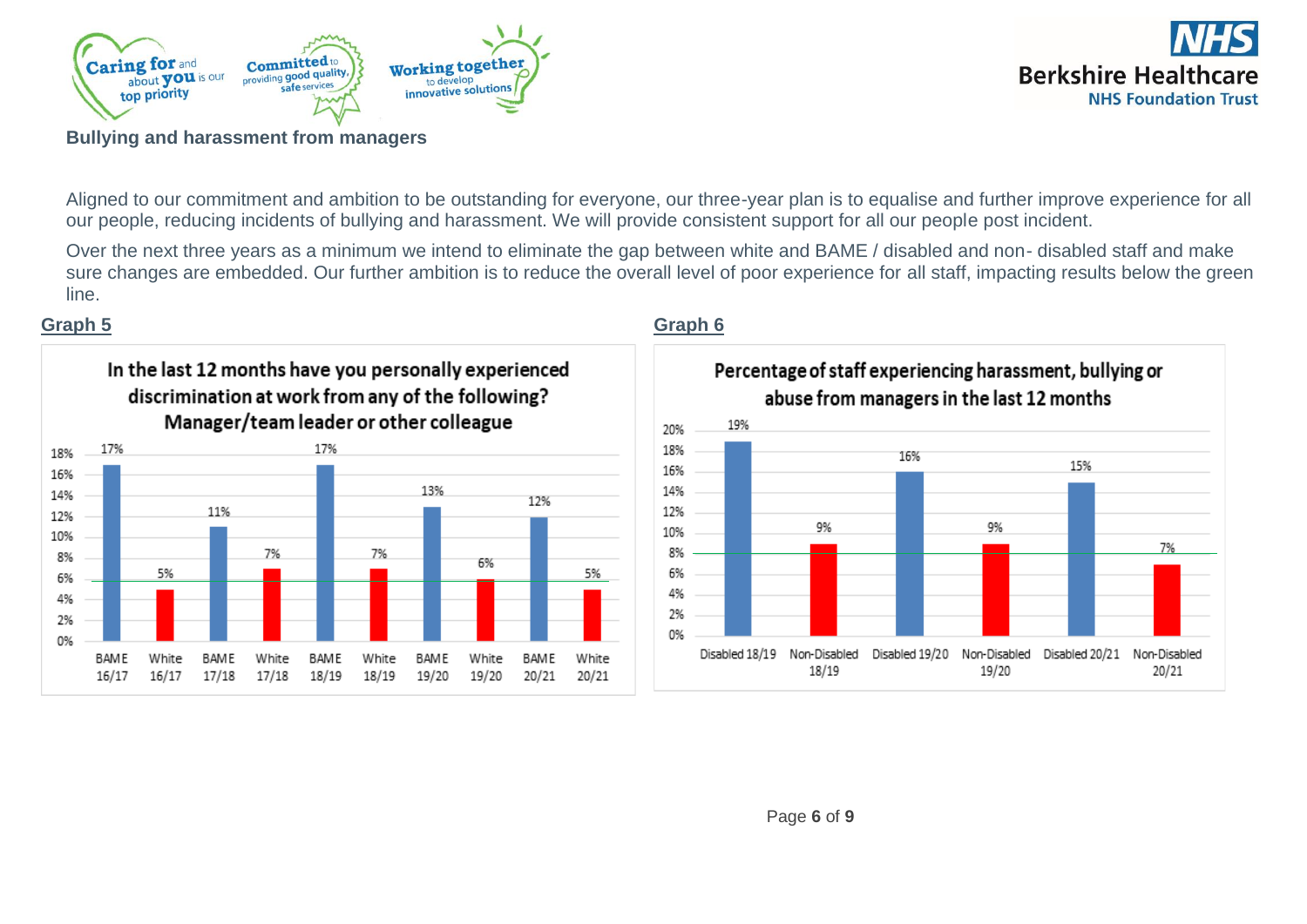



Graph 7: The work on embedding the reasonable adjustment policy, microaggressions and bullying and harassment will eliminate the gap between the confidence of disabled and non- disabled staff in reporting these incidents. This will be reinforced by the support offered to staff experiencing these incidents through the support that will be offered by the new staff safety management post.

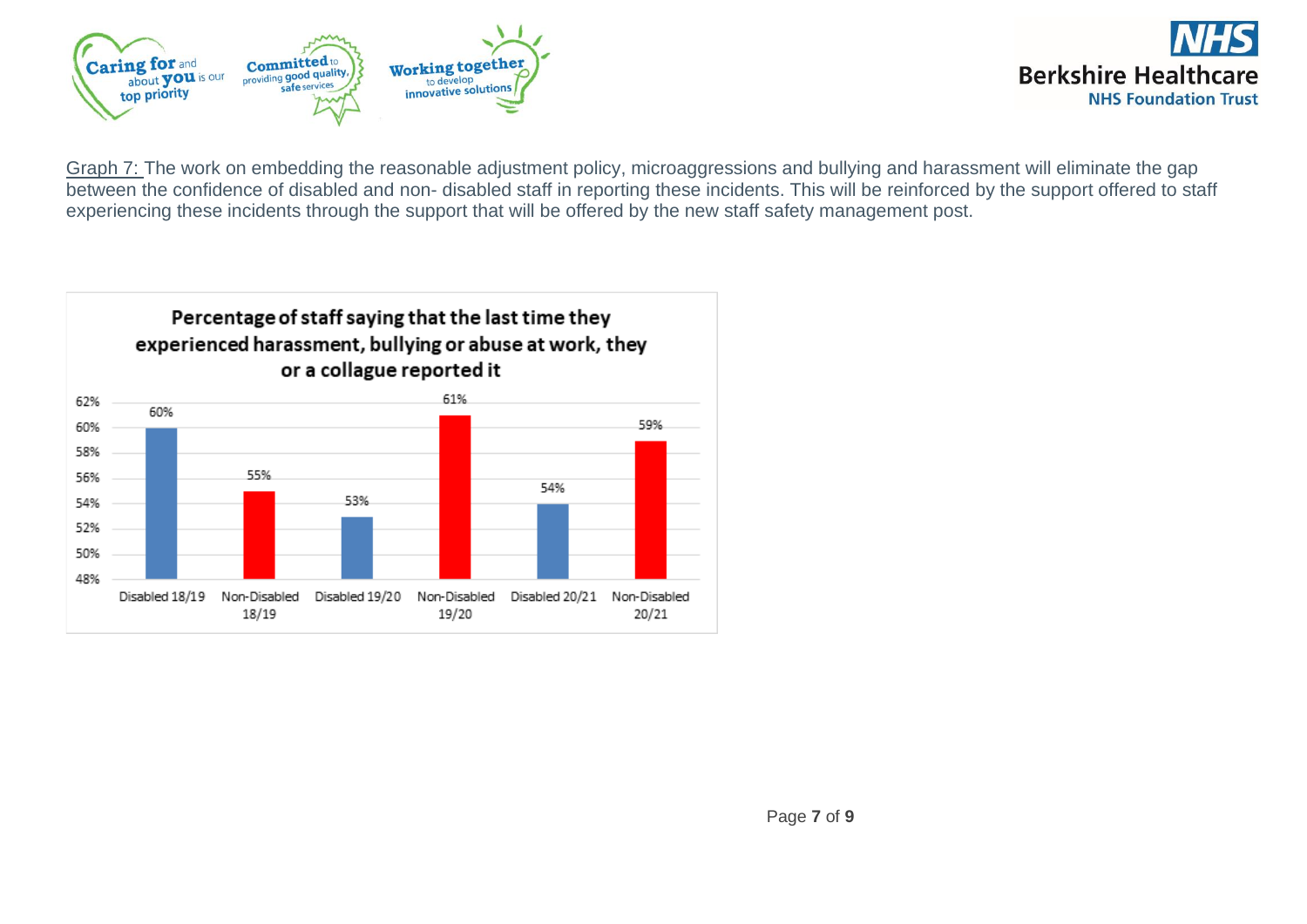







### **Recruitment, promotion and career progression:**

The ambition for perceptions on career progression for BAME staff (graph 8) for the next three years is to eliminate the gap with the longterm aim of consistency for all our people and equalising and improving experience.

The data in graph 9 relating to the likelihood of white staff being appointed over BAME staff shows a regression in comparison to past years, back to the same position we were in in 2016. This is a challenge to all Trusts nationally and although Berkshire Healthcare achieved the same results as the combined average, this still represents an area needing further attention as currently BAME staff are 1.46 times less likely to be appointed in comparison to white colleagues. We will focus on reviewing our recruitment processes in year two and three of this strategy.



# **Graph 8: Graph 9:**